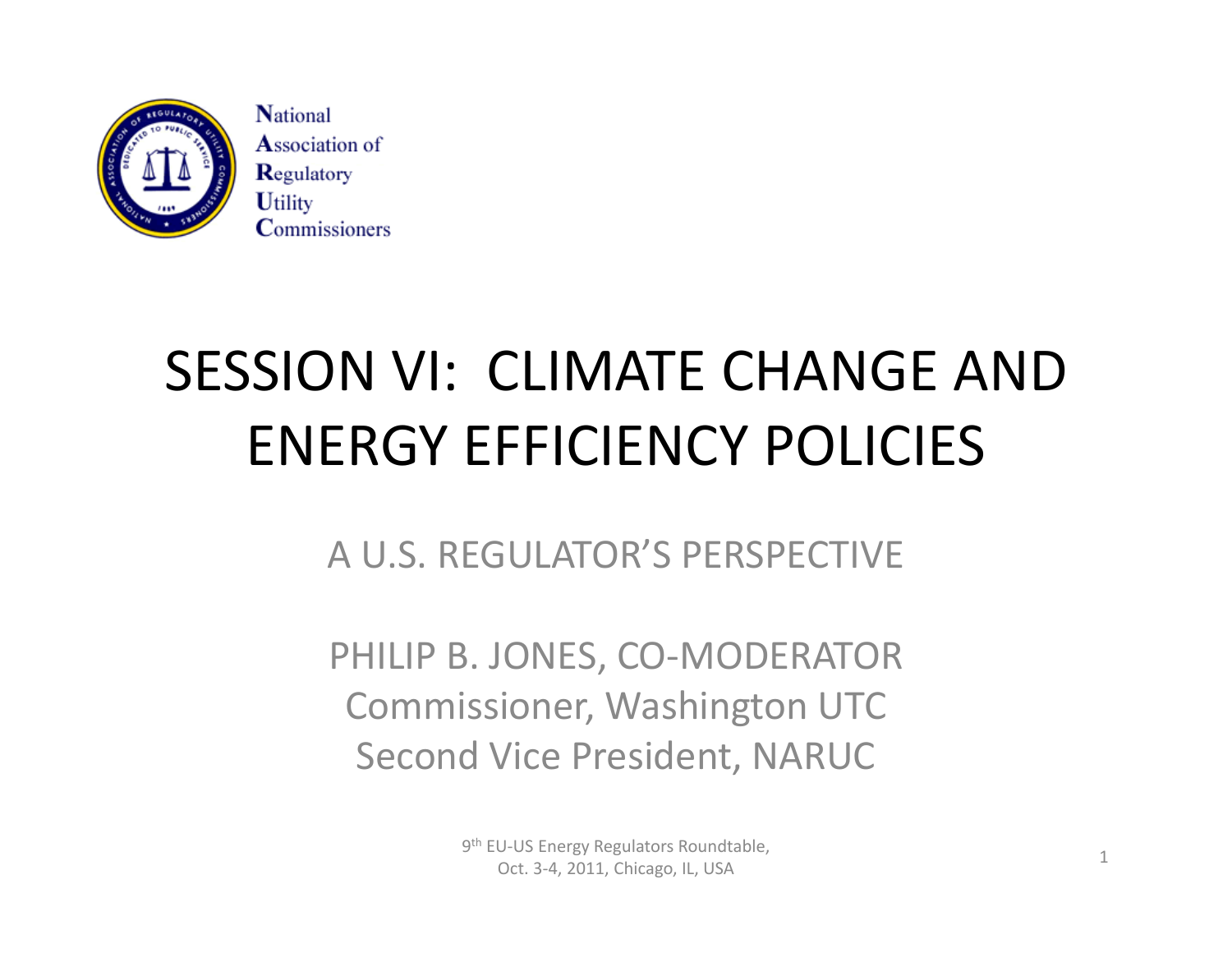#### **State RPS Policies: 29 States and D.C.** (7 More States Have Non-Binding Goals)

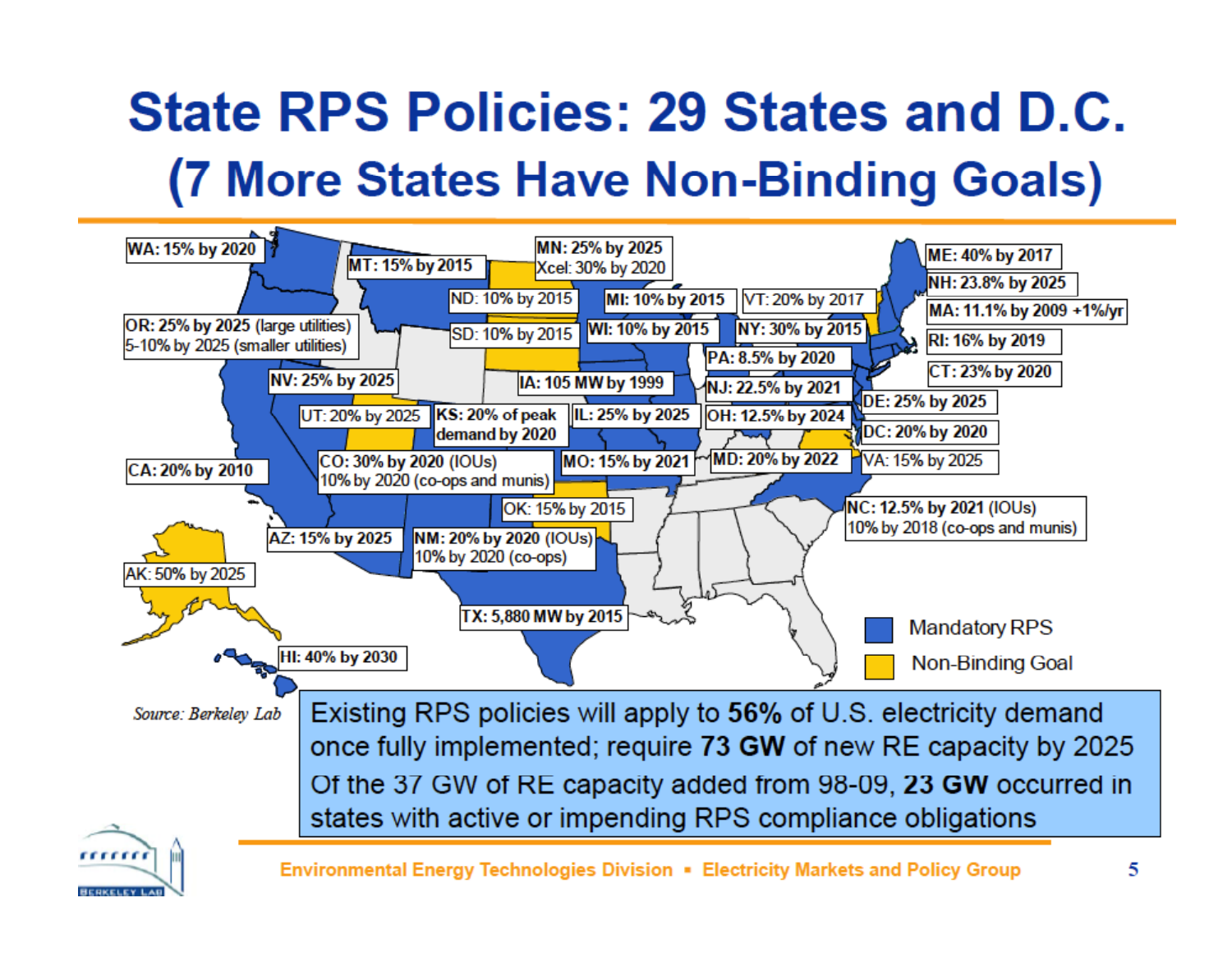### RPS POLICIES

- 30 STATES PLUS D.C. HAVE POLICIES;
- FEDERAL RPS? NOT LIKELY IN NEAR FUTURE, ALTHOUGH SEN. BINGAMAN HAS A BILL;
- MOST RPS LAWS ARE PASSED BY LEGISLATURE (WA PASSED BY CITIZEN INITIATIVE IN VOTE)
- RULEMAKINGS DONE BY THE PUCS
- "ELIGIBLE RESOURCES" VARY BY STATE
- REC'S (RENEWABLE ENERGY CREDITS)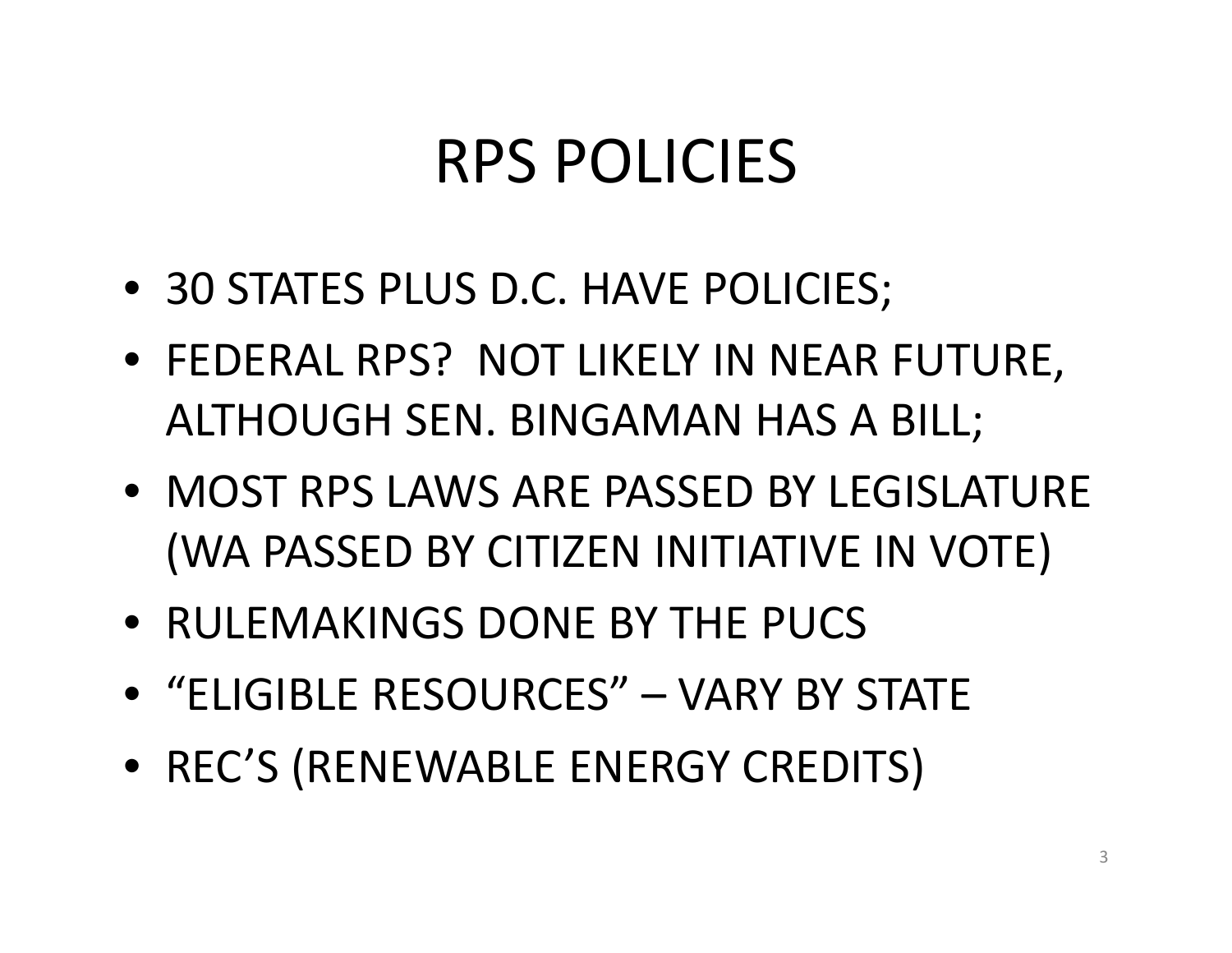## POLICY GOALS

- LOWER GHG EMISSIONS
- GENERATION RESOURCE DIVERSITY
- "ENERGY INDEPENDENCE"
- SPUR INNOVATION AND NEW INDUSTRIES
- "GREEN JOBS"
- LOWEST COST OF ELECTRICITY FOR FUTURE
- LOWER FUTURE ENVIRONMENTAL RISKS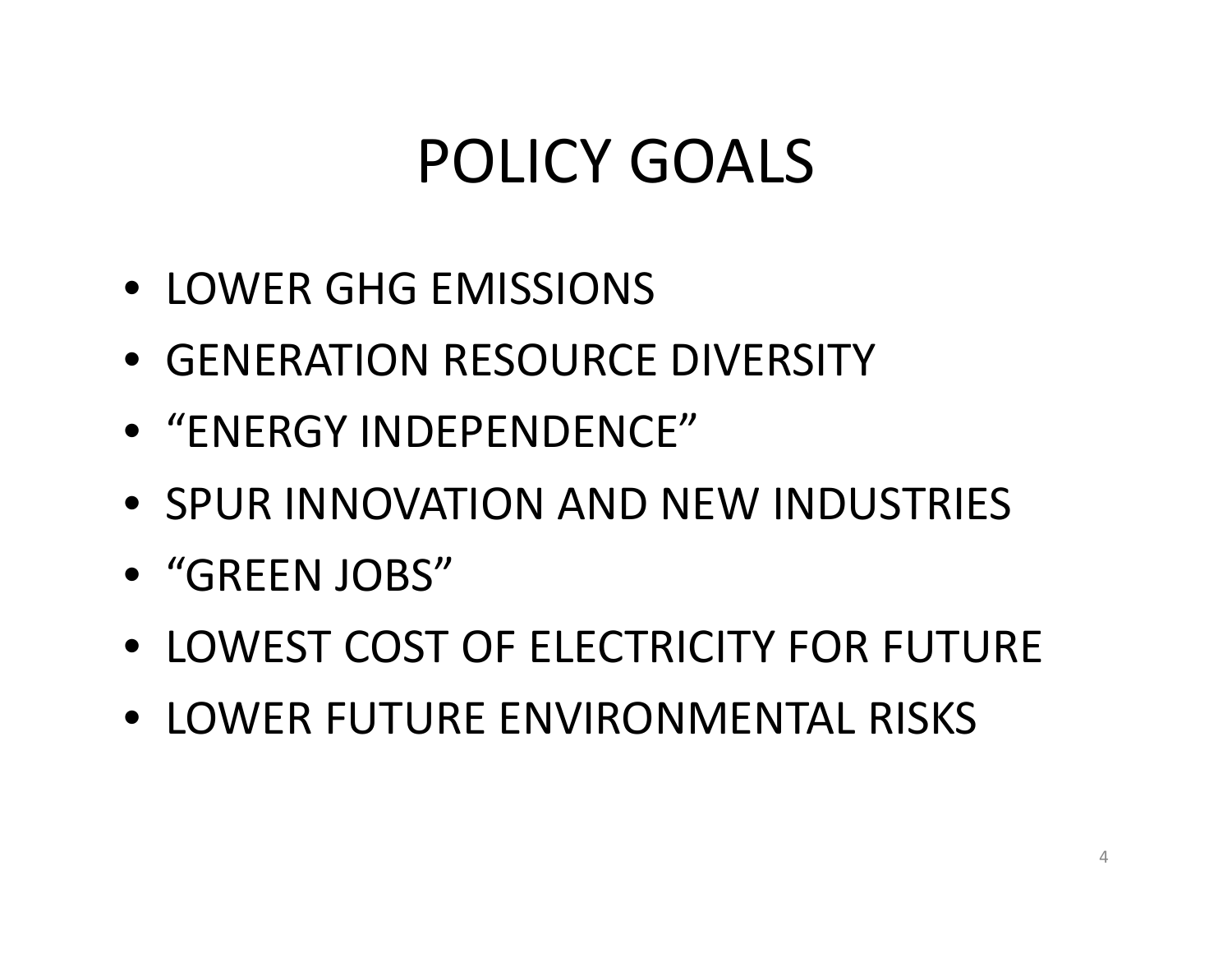## LEAST‐COST PLANNING

- VERTICALLY INTEGRATED STATES:
	- –20‐YEAR PLANS FOR GENERATION, DEMAND
	- –LEAST‐COST, LEAST‐RISK
	- MULTIPLE SCENARIOS, SENSITIVITY ANALYSES
	- DEVELOPS OPTIMAL RESOURCE MIX
- ORGANIZED MARKETS: BASED ON AUCTION PRICES, WHOLESALE

LOCATIONAL MARGIN PRICES (LMP)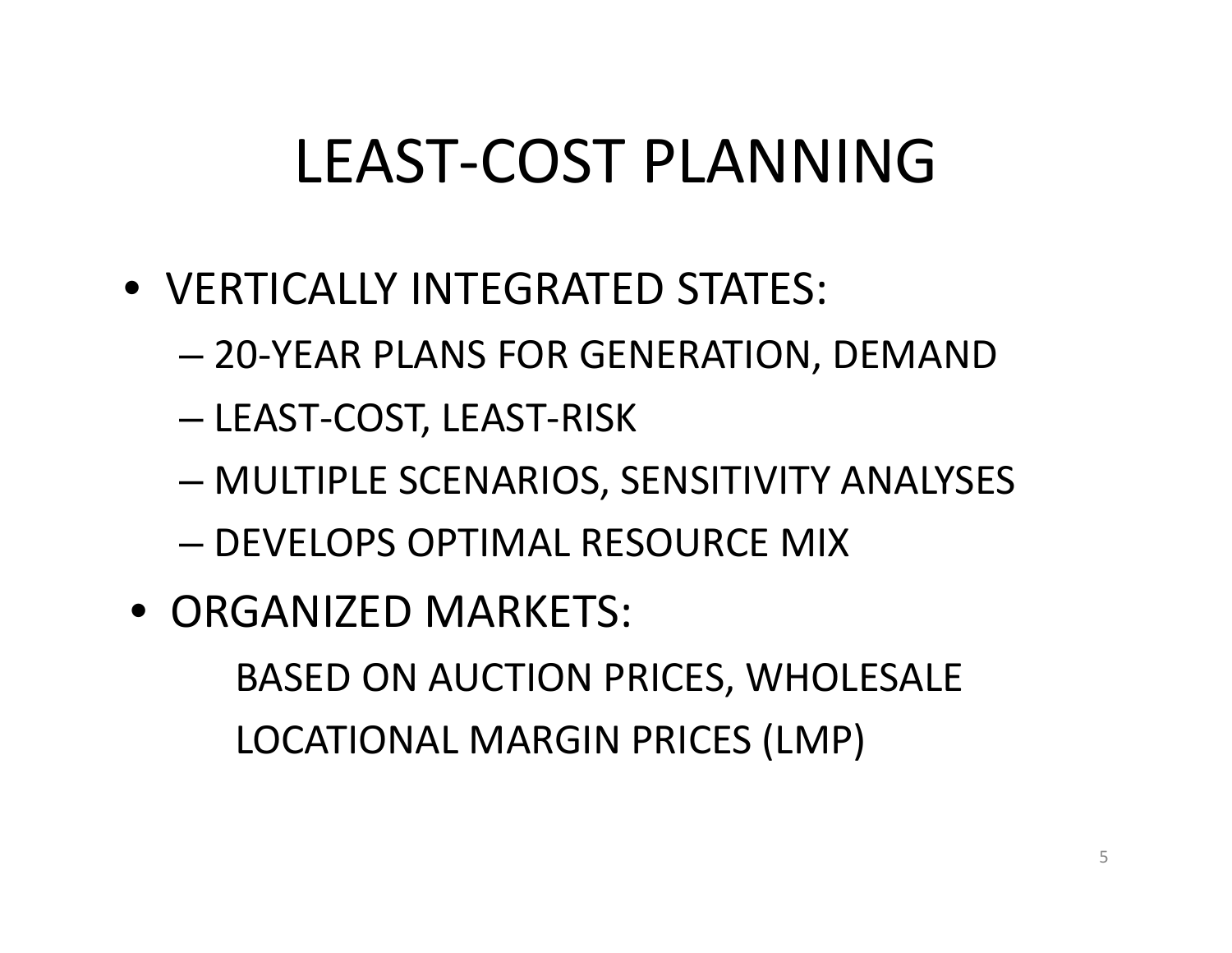### RPS – BASIC TYPES

- "BEST BANG FOR BUCK"
	- –— LEAST-COST, USUALLY COMPETITIVE BIDDING
	- WIDER "FOOTPRINT" THAN STATE BOUNDARY
	- FEWER PREFERENCES
- "TILT" POLICIES
	- ‐‐ STRONG PREFERENCE FOR IN‐STATE LOCATION
	- ‐‐ PERCEIVED LOCAL BENEFITS VS. NATIONAL
	- ‐‐ STRONG ADVOCACY BY SPECIAL INTEREST GROUPS (E.G., ENVIRONMENTAL NGOS, RENEWABLE ENERGY)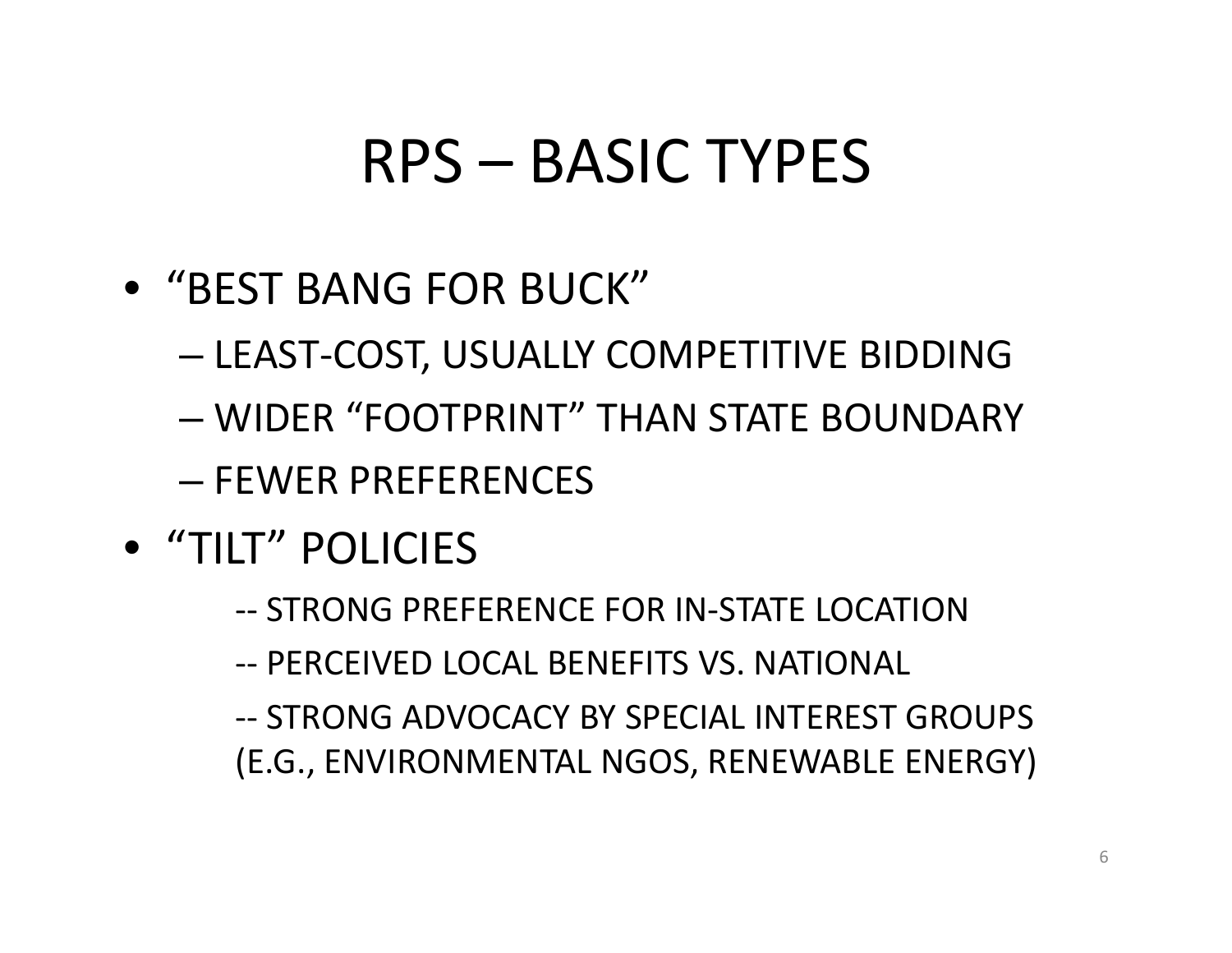#### RPS TENSIONS

- CURRENT RECESSION RATE PRESSURES
- LESSENS LEAST‐COST PLANNING
- FOCUS ON LOCAL BENEFITS SHORT-SIGHTED
- FEDERAL RENEWABLE SUBSIDIES‐HOW LONG?
- JOBS OR ECONOMIC INNOVATION: CANREGULATORS DELIVER THESE BENEFITS?
- LEGAL CONSTRAINTS ON STATE PREFERENCES: INTERSTATE COMMERCE CLAUSE (ICC)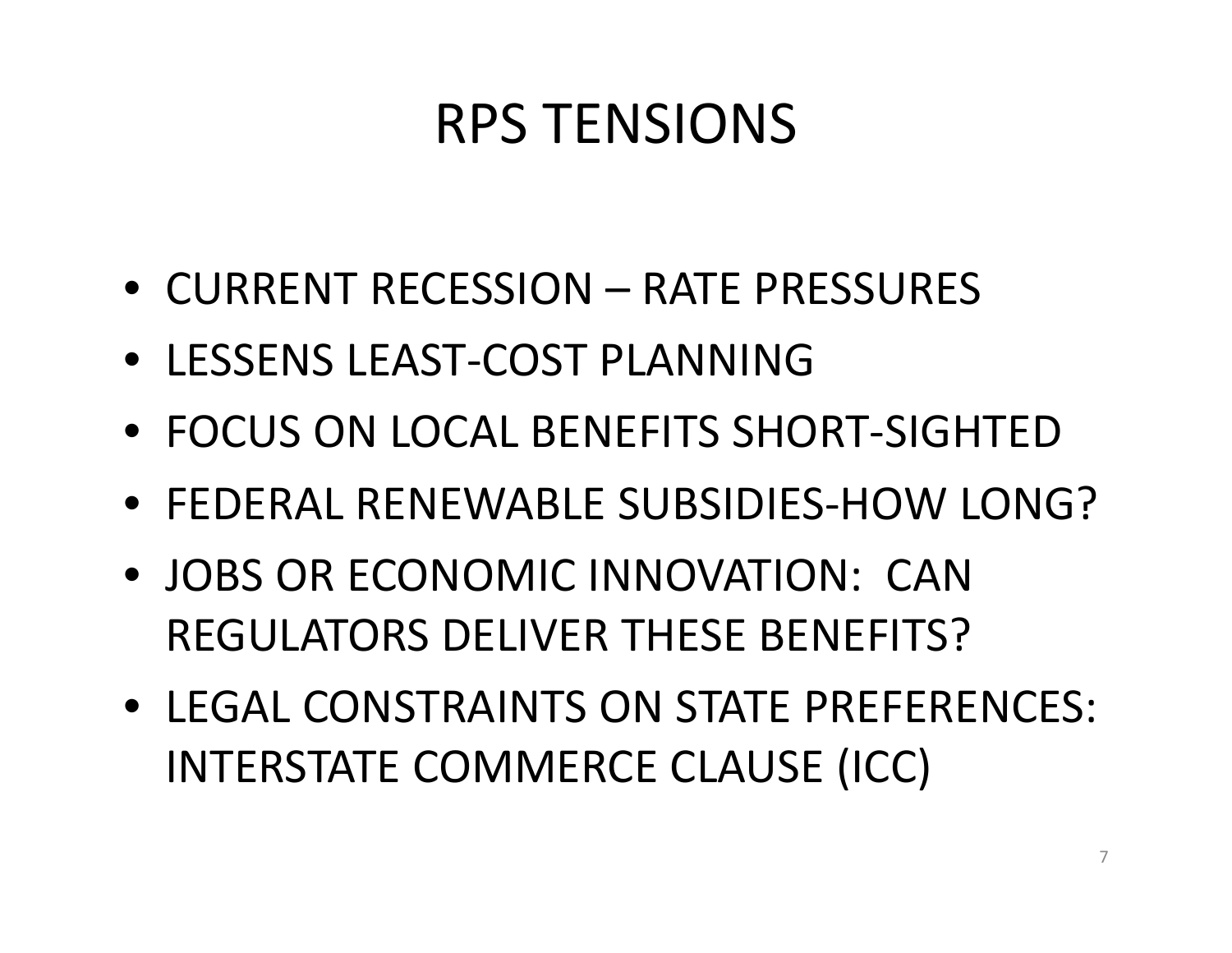# REGULATORY COORDINATION

- REGIONAL COORDINATION
	- –WEST (CREPC, NOW TRANSMISSION PLANNING)
	- – $-$  EAST (EISPC, EASTERN INTERCONNECTION
	- FOCUS TRADITIONALLY ON RELIABILITY, GENERATION, AND TRANSM. PLANNING
- FERC‐NARUC COLLABORATIVES
	- SMART GRID: BEST PRACTICES PRACTICES, WHITE HOUSE PAPER PUBLISHED IN JUNE, 2011
	- DEMAND RESPONSE POLICIES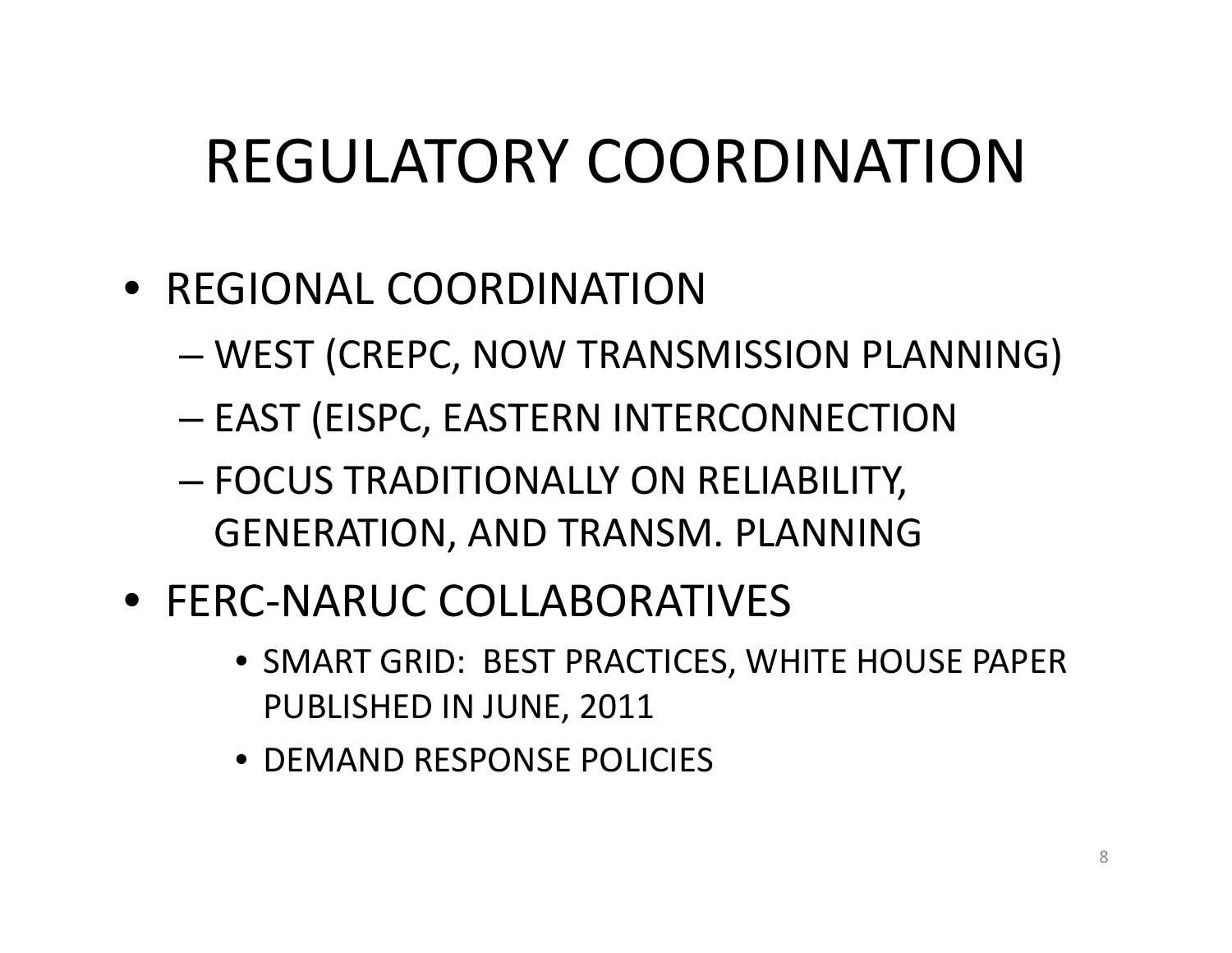- POSSIBLE FUTURE TOPICS WITH FERC:
	- TRANSMISSION: SITING AND PLANNING HOT ISSUES
	- EPRI LONG‐RANGE RESOURCE PLANNING: PRISM 2.0
	- – $-$  CYBERSECURITY ISSUES (TOGETHER WITH NERC)
	- HORIZONTAL COORDINATION VS. VERTICAL COORDINATION: PROS AND CONS
	- SEE ACTION (STATE‐BASED) NETWORK: BUILDS UPON WORK OF NATIONAL ACTION PLAN FOR ENERGY **EFFICIENCY**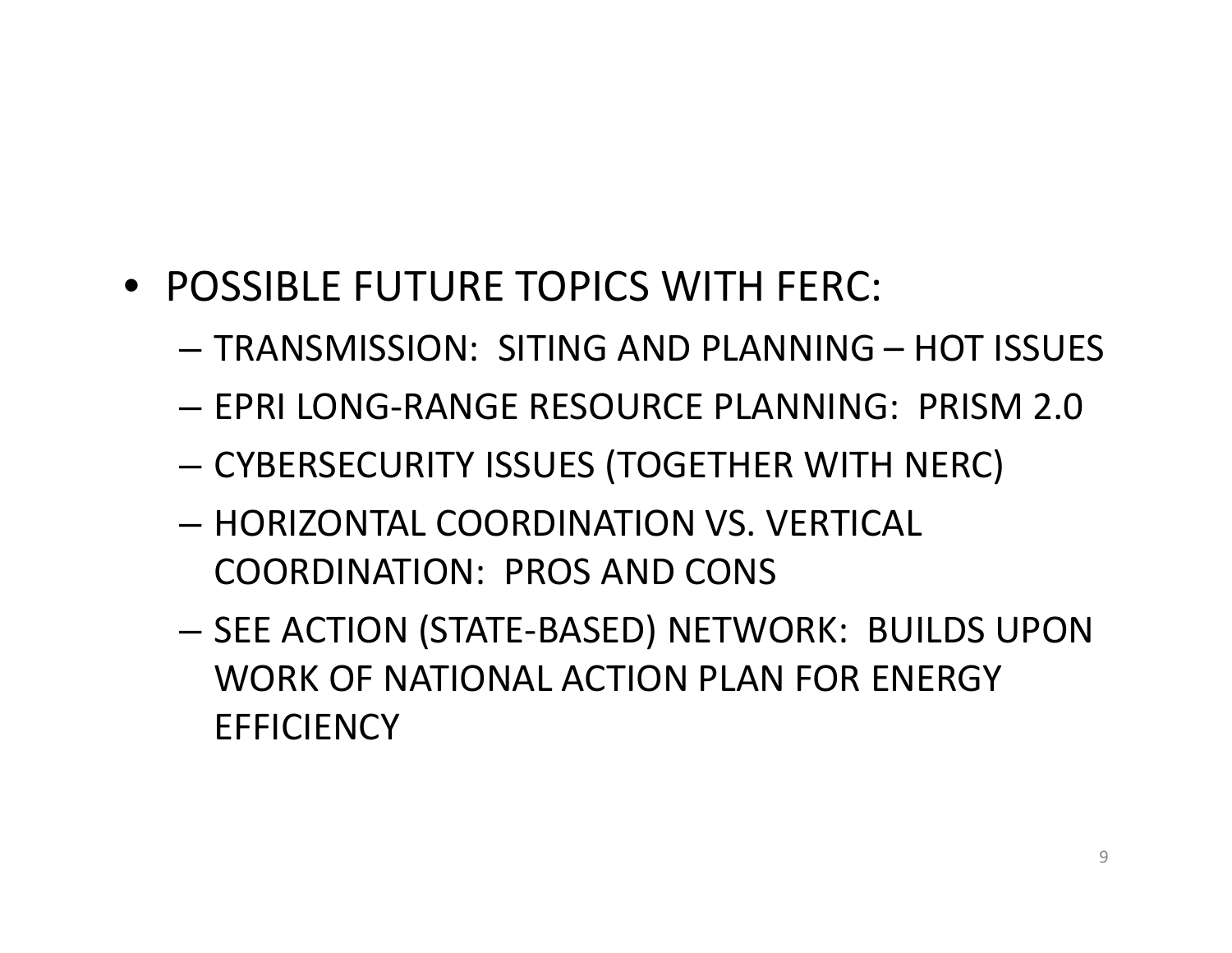# ENERGY EFFICIENCY ISSUES

- EEPS (ENERGY EFFICIENCY PERFORMANCE STANDARDS):
	- BASED ON SALES, OR LOAD
	- BASED ON SPECIFIC ANNUAL INCREASE
	- BASED ON ALL COST‐EFFECTIVE AND FEASIBLE
	- COST METHODOLOGIES CRITICAL: TRC (TOTAL RESOURCE COST), OR UCT (UTILITY COST TEST)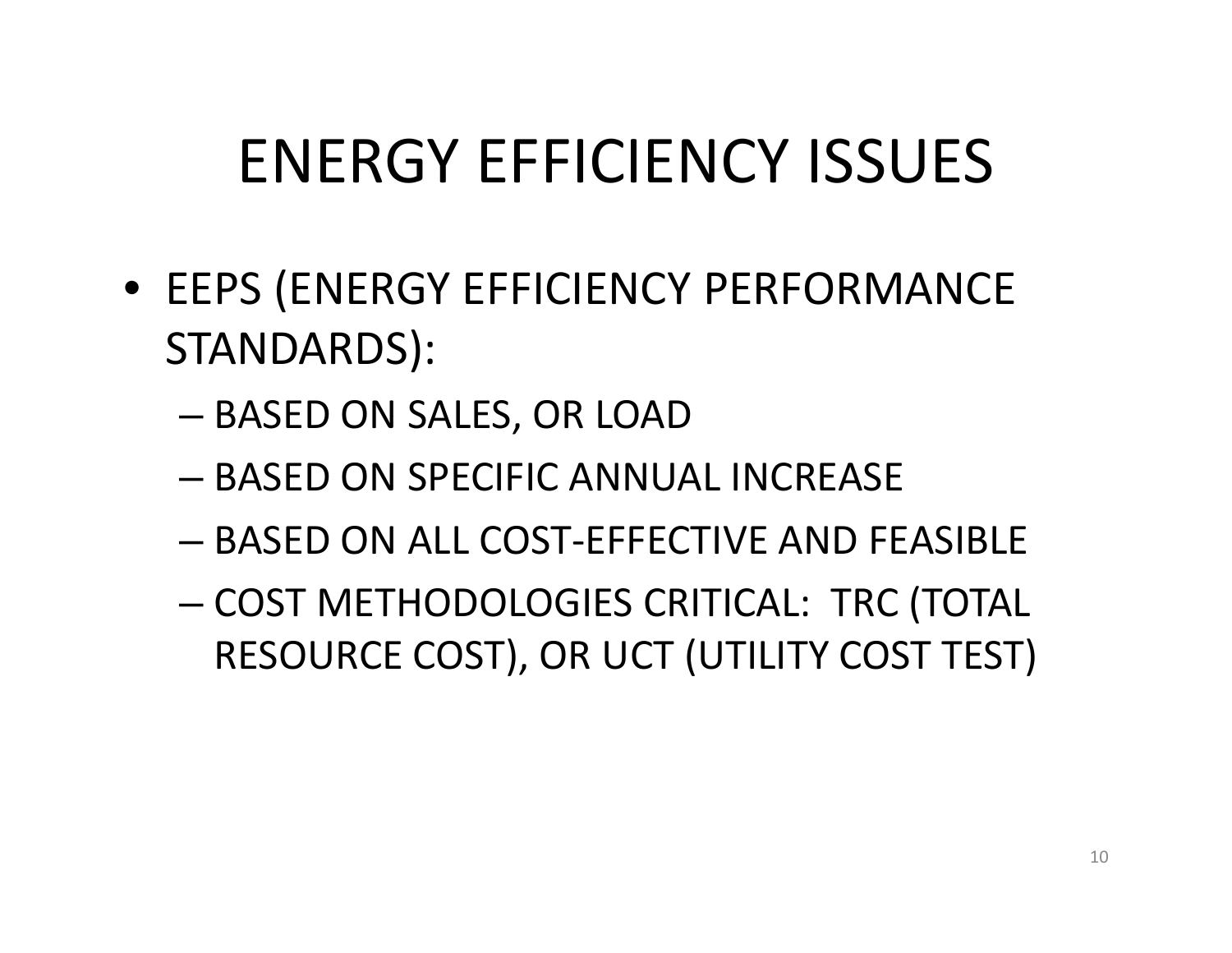## COMPLIANCE ISSUES

- RESOURCES SUBJECT TO COMPLIANCE
- ROLE OF STAKEHOLDER GROUPS (ADVISORY)
- PLANNING HORIZON (2 YRS, 5 YRS)
- TIMING AND DEADLINES
- TYPE OF REGULATORY REVIEW: RULEMAKING, REGULAR MEETING, ADJUDICATION
- PENALTIES: LEVEL AND MITIGATION (WAIVER)
- RATEMAKING ISSUES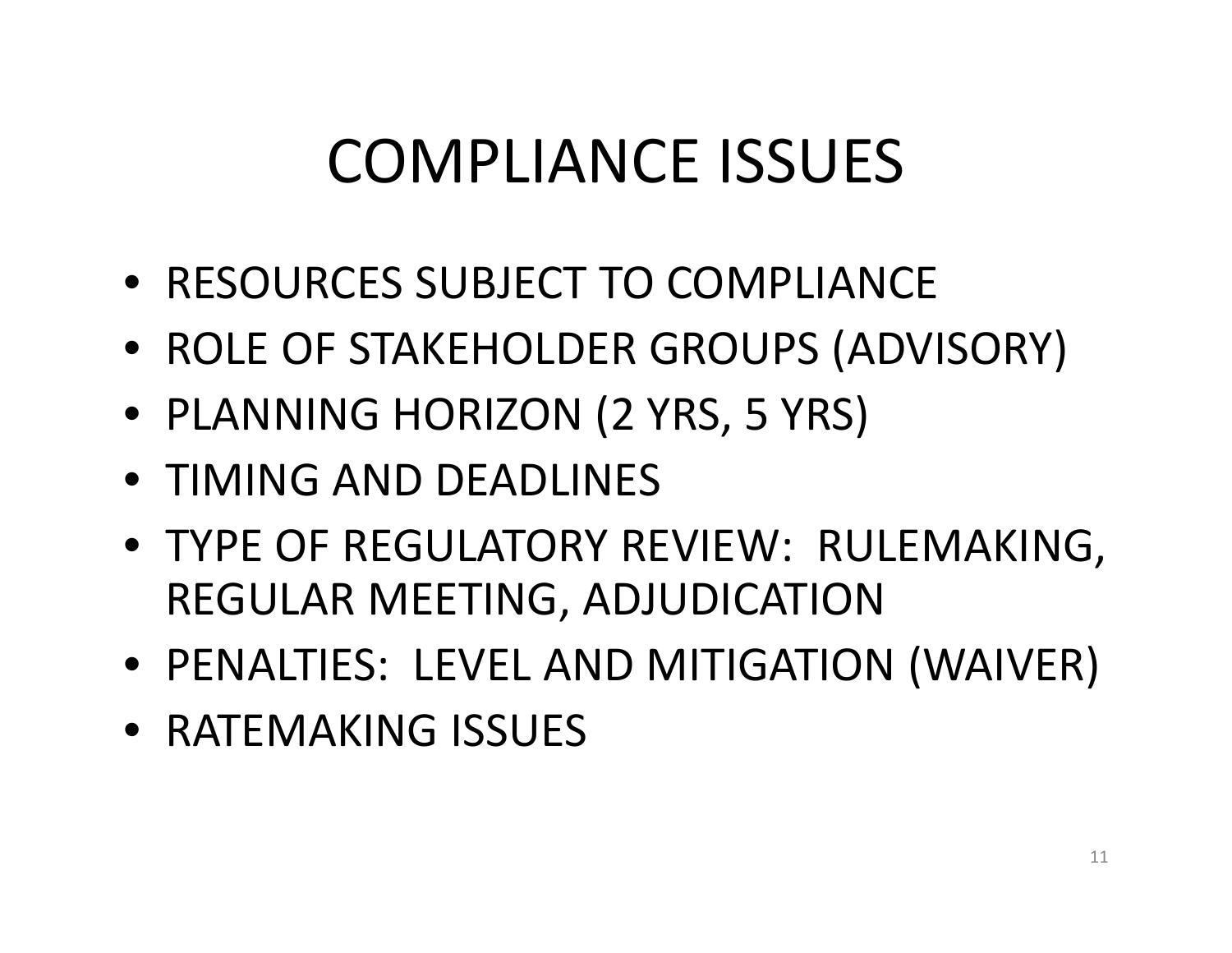# EE DELIVERY STRUCTURES

- UTILITY MODEL
	- "OWNS CUSTOMER" AND HAS RELATIONSHIP
	- OUTREACH AND MARKETING BY UTILITY
	- COST RECOVERY USUALLY THROUGH TARIFF
	- REGULATORY LAG: PUSH TOWARD DECOUPLING
- **3<sup>RD</sup> PARTY STRUCTURE** 
	- NON‐PROFIT ORGANIZATION BASED IN STATE LAW
	- FINANCED BY SBC (SYSTEMS BENEFIT CHARGE)
	- EXAMPLES: OREGON (ENERGY TRUST OF OREGON); VERMONT EFFICIENCY
	- NO ISSUE WITH DECOUPLING, RATEMAKING ISSUES